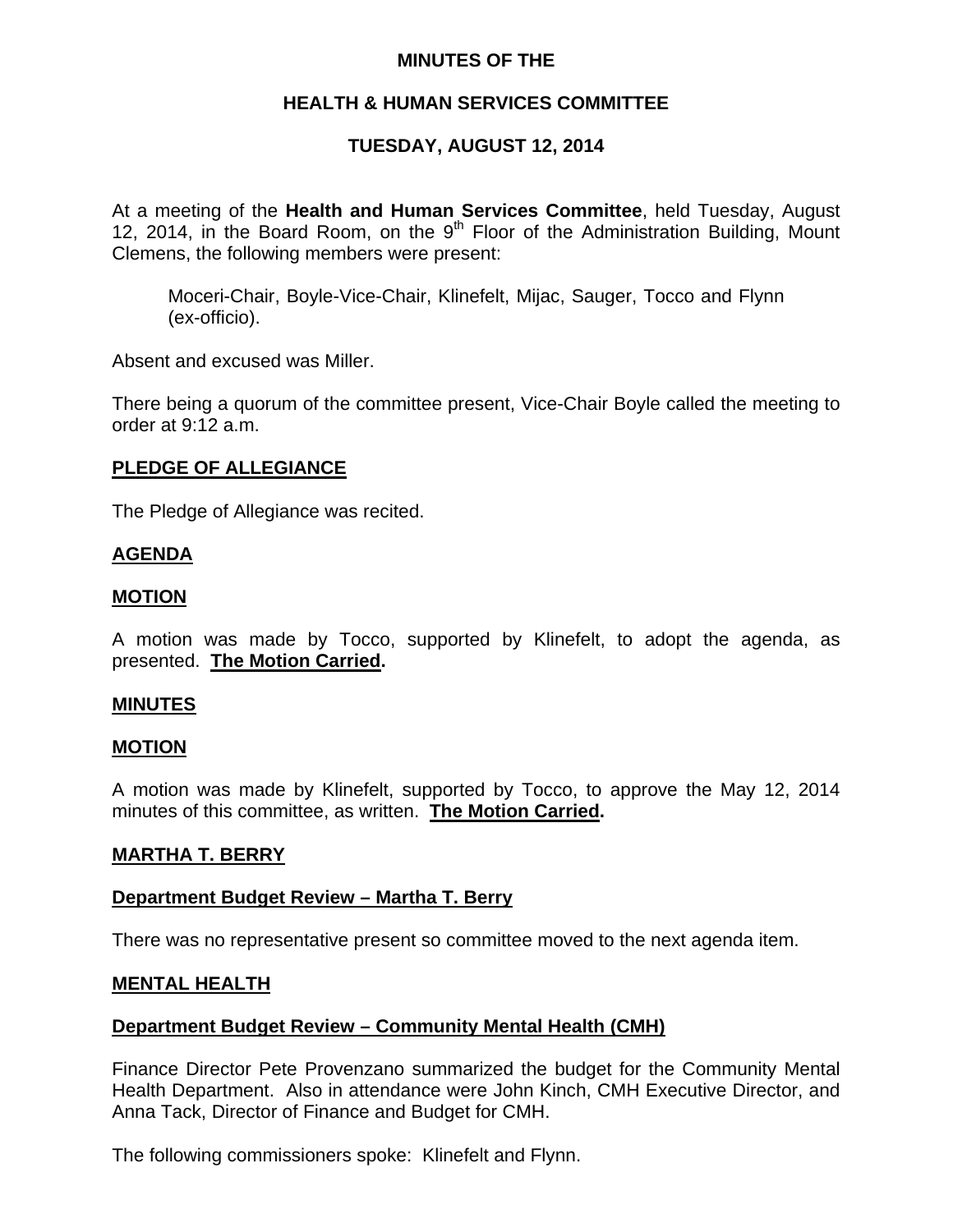## **Department Budget Review – Community Mental Health–Substance Abuse**

Finance Director Pete Provenzano summarized the budget for the Office of Substance Abuse. Also in attendance was the Director, Randy O'Brien.

The following commissioners spoke: Boyle and Klinefelt.

# **VETERANS**

## **Department Budget Review – Veterans Services**

Finance Director Pete Provenzano summarized the budget. Also in attendance was Laura Rios, Director of Veterans Services.

The following commissioners spoke: Mijac and Tocco.

#### **HUMAN SERVICES**

## **Department Budget Review – Department of Human Services–General Fund**

Finance Director Pete Provenzano summarized the budget for the Department of Human Services.

The following commissioner spoke: Tocco.

#### **Department Budget Review – Department of Human Services–DHS Fund**

Finance Director Pete Provenzano summarized the budget for the DHS Fund.

The following commissioners spoke: Tocco and Moceri.

## **MARTHA T. BERRY**

#### **Department Budget Review – Martha T. Berry**

Finance Director Pete Provenzano summarized the budget for Martha T. Berry. Also in attendance was Jennifer Morgan, Martha T. Berry Administrator. It was indicated that the budget is similar to last year's and no County contributions are required.

The following commissioners spoke: Moceri and Sauger.